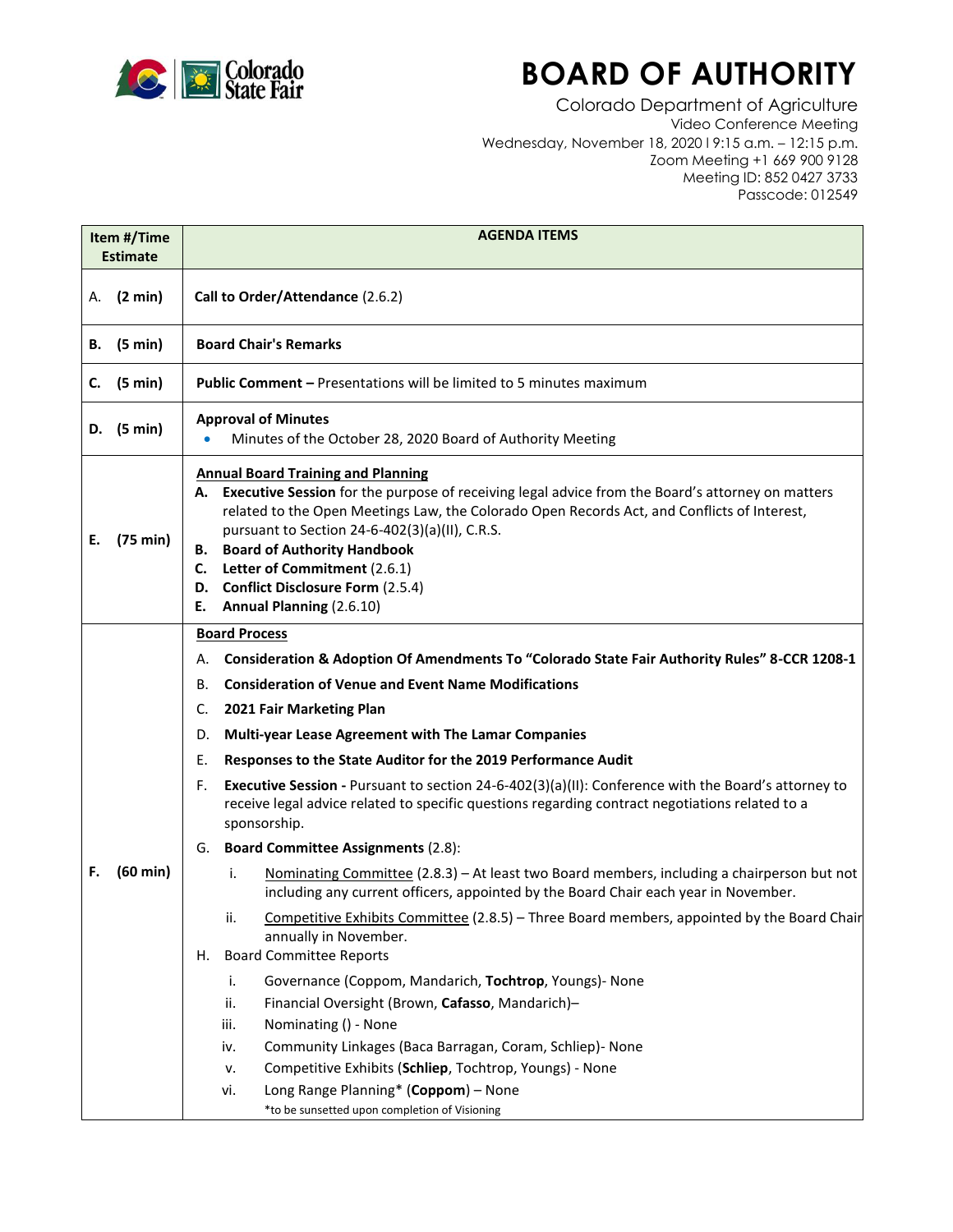

## **BOARD OF AUTHORITY**

Colorado Department of Agriculture Video Conference Meeting Wednesday, November 18, 2020 l 9:15 a.m. – 12:15 p.m. Zoom Meeting +1 669 900 9128 Meeting ID: 852 0427 3733 Passcode: 012549

| Item #/Time<br><b>Estimate</b> | <b>AGENDA ITEMS</b>                                                                                                                                                                                                                                                                                                                                                                                                                                                                                   |                                                                                                                                                                                                                                                                                                           |                                                                                                       |  |  |
|--------------------------------|-------------------------------------------------------------------------------------------------------------------------------------------------------------------------------------------------------------------------------------------------------------------------------------------------------------------------------------------------------------------------------------------------------------------------------------------------------------------------------------------------------|-----------------------------------------------------------------------------------------------------------------------------------------------------------------------------------------------------------------------------------------------------------------------------------------------------------|-------------------------------------------------------------------------------------------------------|--|--|
| (10 min)                       | <b>MONITORING CEO PERFORMANCE (Policy 4.4)</b>                                                                                                                                                                                                                                                                                                                                                                                                                                                        |                                                                                                                                                                                                                                                                                                           |                                                                                                       |  |  |
|                                | Board acts to accept/reject the following monitoring reports due/submitted since last meeting                                                                                                                                                                                                                                                                                                                                                                                                         |                                                                                                                                                                                                                                                                                                           |                                                                                                       |  |  |
|                                | <b>INSTRUCTIONS FOR THESE AGENDA ITEMS:</b> It is important that the Board be sure its members are<br>carrying out their out-of-meeting duty to read the GM's reports. If Board members have specific<br>questions they would like answered, rather than put the GM on the spot in a meeting, they should<br>afford the courtesy of letting the GM know any concerns/questions they would have that might preclude<br>them from concurring that the report demonstrates consistency with the policy.) |                                                                                                                                                                                                                                                                                                           |                                                                                                       |  |  |
|                                | A. Ends Monitoring                                                                                                                                                                                                                                                                                                                                                                                                                                                                                    |                                                                                                                                                                                                                                                                                                           |                                                                                                       |  |  |
|                                | <b>POLICY#</b>                                                                                                                                                                                                                                                                                                                                                                                                                                                                                        | <b>TITLE</b>                                                                                                                                                                                                                                                                                              |                                                                                                       |  |  |
|                                | 1.1                                                                                                                                                                                                                                                                                                                                                                                                                                                                                                   | <b>Annual Fair</b>                                                                                                                                                                                                                                                                                        |                                                                                                       |  |  |
|                                | <b>Suggested Motion:</b>                                                                                                                                                                                                                                                                                                                                                                                                                                                                              |                                                                                                                                                                                                                                                                                                           |                                                                                                       |  |  |
|                                | <b>GM's interpretations."</b>                                                                                                                                                                                                                                                                                                                                                                                                                                                                         | "MOTION: that the Board approve that the GM's monitoring report on Ends Monitoring Policy #1.1<br>(Annual Fair) "conveys (a) interpretations of the policy provisions that are reasonable, and (b) that<br>the report reasonably substantiates compliance with the policy provisions, consistent with the |                                                                                                       |  |  |
|                                |                                                                                                                                                                                                                                                                                                                                                                                                                                                                                                       | <b>B.</b> Management Parameters Monitoring                                                                                                                                                                                                                                                                |                                                                                                       |  |  |
|                                | <b>POLICY#</b>                                                                                                                                                                                                                                                                                                                                                                                                                                                                                        | <b>TITLE</b>                                                                                                                                                                                                                                                                                              |                                                                                                       |  |  |
|                                | 3.3                                                                                                                                                                                                                                                                                                                                                                                                                                                                                                   | <b>Financial Condition and Activities</b>                                                                                                                                                                                                                                                                 |                                                                                                       |  |  |
|                                | 3.5<br><b>Suggested Motion:</b>                                                                                                                                                                                                                                                                                                                                                                                                                                                                       | <b>Financial Planning and Budgeting</b>                                                                                                                                                                                                                                                                   |                                                                                                       |  |  |
|                                |                                                                                                                                                                                                                                                                                                                                                                                                                                                                                                       | "MOTION: that the Board approve that the GM's monitoring report on Management Parameters<br>(a) interpretations of the policy provisions that are reasonable, and (b) that the report reasonably<br>substantiates compliance with the policy provisions, consistent with the GM's interpretations."       | Policy #3.3 (Financial Condition and Activities) and #3.5 (Financial Planning and Budgeting) "conveys |  |  |
| G. (10 min)                    | <b>GM/Staff Updates</b>                                                                                                                                                                                                                                                                                                                                                                                                                                                                               |                                                                                                                                                                                                                                                                                                           |                                                                                                       |  |  |
|                                | А.                                                                                                                                                                                                                                                                                                                                                                                                                                                                                                    | Competitive Exhibits and Agriculture Manager                                                                                                                                                                                                                                                              |                                                                                                       |  |  |
|                                | В.                                                                                                                                                                                                                                                                                                                                                                                                                                                                                                    | License Plate Donation                                                                                                                                                                                                                                                                                    |                                                                                                       |  |  |
|                                | C.<br>D.                                                                                                                                                                                                                                                                                                                                                                                                                                                                                              | Fair-time Marketing Request for Proposals<br>Drive Thru COVID-19 Testing Site                                                                                                                                                                                                                             |                                                                                                       |  |  |
| (5 min)<br>н.                  | <b>Board Schedule:</b>                                                                                                                                                                                                                                                                                                                                                                                                                                                                                |                                                                                                                                                                                                                                                                                                           |                                                                                                       |  |  |
|                                | А.                                                                                                                                                                                                                                                                                                                                                                                                                                                                                                    | <b>Upcoming Board Meetings:</b>                                                                                                                                                                                                                                                                           |                                                                                                       |  |  |
|                                | а.<br>b.                                                                                                                                                                                                                                                                                                                                                                                                                                                                                              | Board meeting, December 16, 2020 -10:00 a.m.<br>Board meeting, January 17, 2021 -10:00 a.m.                                                                                                                                                                                                               |                                                                                                       |  |  |
|                                |                                                                                                                                                                                                                                                                                                                                                                                                                                                                                                       |                                                                                                                                                                                                                                                                                                           |                                                                                                       |  |  |
|                                | В.                                                                                                                                                                                                                                                                                                                                                                                                                                                                                                    | Other meetings/events to be on Board members' calendars:                                                                                                                                                                                                                                                  |                                                                                                       |  |  |
|                                | C.                                                                                                                                                                                                                                                                                                                                                                                                                                                                                                    | <b>Summary of Follow-Up Items:</b>                                                                                                                                                                                                                                                                        |                                                                                                       |  |  |
|                                | а.                                                                                                                                                                                                                                                                                                                                                                                                                                                                                                    | At the February Board Meeting, the Governance Committee recommends GM<br>performance evaluation for Board consideration and submission to the Commissioner<br>of Agriculture (2.3.5).                                                                                                                     |                                                                                                       |  |  |